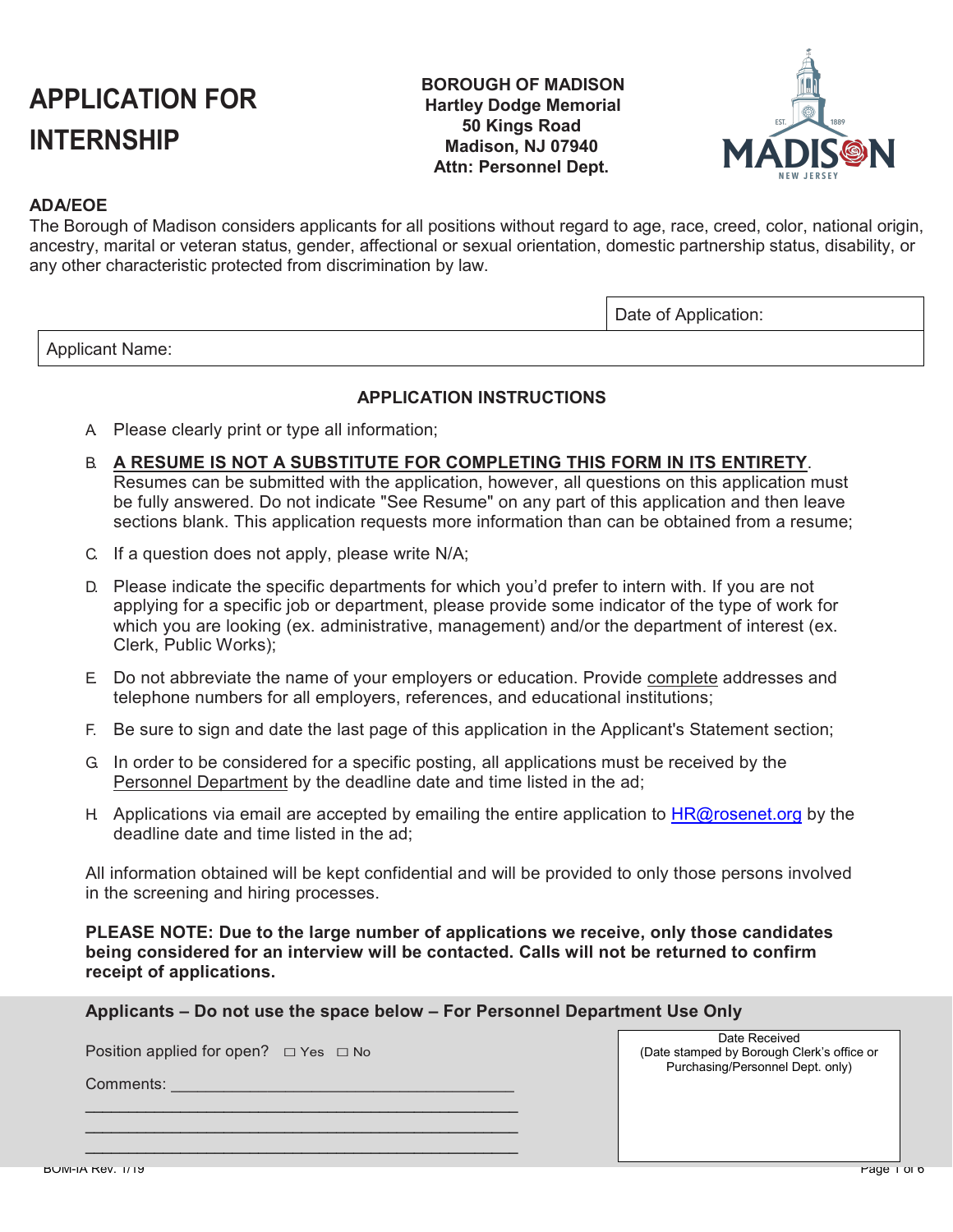## **PERSONAL INFORMATION**

| <b>STREET</b><br>APARTMENT<br>ZIP CODE                                                                                                                                                                                                                                                                                                                                     | HOME PHONE - Area & Number<br><b>CELL PHONE</b>                                                                                                                                                                                  |  |  |
|----------------------------------------------------------------------------------------------------------------------------------------------------------------------------------------------------------------------------------------------------------------------------------------------------------------------------------------------------------------------------|----------------------------------------------------------------------------------------------------------------------------------------------------------------------------------------------------------------------------------|--|--|
|                                                                                                                                                                                                                                                                                                                                                                            |                                                                                                                                                                                                                                  |  |  |
|                                                                                                                                                                                                                                                                                                                                                                            |                                                                                                                                                                                                                                  |  |  |
|                                                                                                                                                                                                                                                                                                                                                                            | <b>E-MAIL ADDRESS</b>                                                                                                                                                                                                            |  |  |
|                                                                                                                                                                                                                                                                                                                                                                            |                                                                                                                                                                                                                                  |  |  |
|                                                                                                                                                                                                                                                                                                                                                                            | $\Box$ OTHER (please specify)                                                                                                                                                                                                    |  |  |
| IF YOU ARE UNDER THE AGE OF 18, CAN YOU PROVIDE THE NECESSARY PROOF OF YOUR ELIGIBILITY TO WORK?<br>$\Box$ YES<br>$\Box$ NO<br><b>HAVE YOU EVER:</b><br>□ BEEN EMPLOYED BY, OR<br>□ PREVIOUSLY APPLIED FOR EMPLOYMENT<br>WITH THE BOROUGH OF MADISON? IF SO, PLEASE SUPPLY THE FOLLOWING INFORMATION:<br>MONTH/YEAR APPLIED OR TIME PERIOD WORKED<br>DEPARTMENT WORKED FOR |                                                                                                                                                                                                                                  |  |  |
|                                                                                                                                                                                                                                                                                                                                                                            | MAY WE CONTACT YOUR CURRENT EMPLOYER?                                                                                                                                                                                            |  |  |
| $\Box$ YES<br>$\Box$ NO<br>$\Box$ NO<br>ARE YOU ABLE TO PROVIDE PROOF OF YOUR ELIGIBILITY TO WORK IN THE UNITED STATES?                                                                                                                                                                                                                                                    |                                                                                                                                                                                                                                  |  |  |
|                                                                                                                                                                                                                                                                                                                                                                            |                                                                                                                                                                                                                                  |  |  |
|                                                                                                                                                                                                                                                                                                                                                                            |                                                                                                                                                                                                                                  |  |  |
|                                                                                                                                                                                                                                                                                                                                                                            | $\Box$ NEWSPAPER AD; PLEASE LIST PUBLICATION<br>$\Box$ BOROUGH OF MADISON WEBSITE $\Box$ RELATIVE/FRIEND/ETC. $\Box$ INQUIRY<br>□ SOCIAL MEDIA<br>$\Box$ YES<br>PROOF OF EMPLOYMENT ELIGIBILITY WILL BE REQUIRED UPON EMPLOYMENT |  |  |

| DATE AVAILABLE TO BEGIN WORK                                                                                             |
|--------------------------------------------------------------------------------------------------------------------------|
|                                                                                                                          |
| WHAT IS YOUR AVAILABILITY TO WORK DURING THE INTERNSHIP?                                                                 |
| $\Box$ FULL TIME                                                                                                         |
| $\Box$ PART TIME                                                                                                         |
| DO YOU HAVE ANY DATES THAT YOU WILL NOT BE ABLE TO WORK DURING THE INTERNSHIP PERIOD<br>(EXCUDING WEEKENDS AND HOLIDAYS) |
| $\Box$ YES<br>$\Box$ NO                                                                                                  |
| IF YES, PLEASE LIST THOSE DATES                                                                                          |
|                                                                                                                          |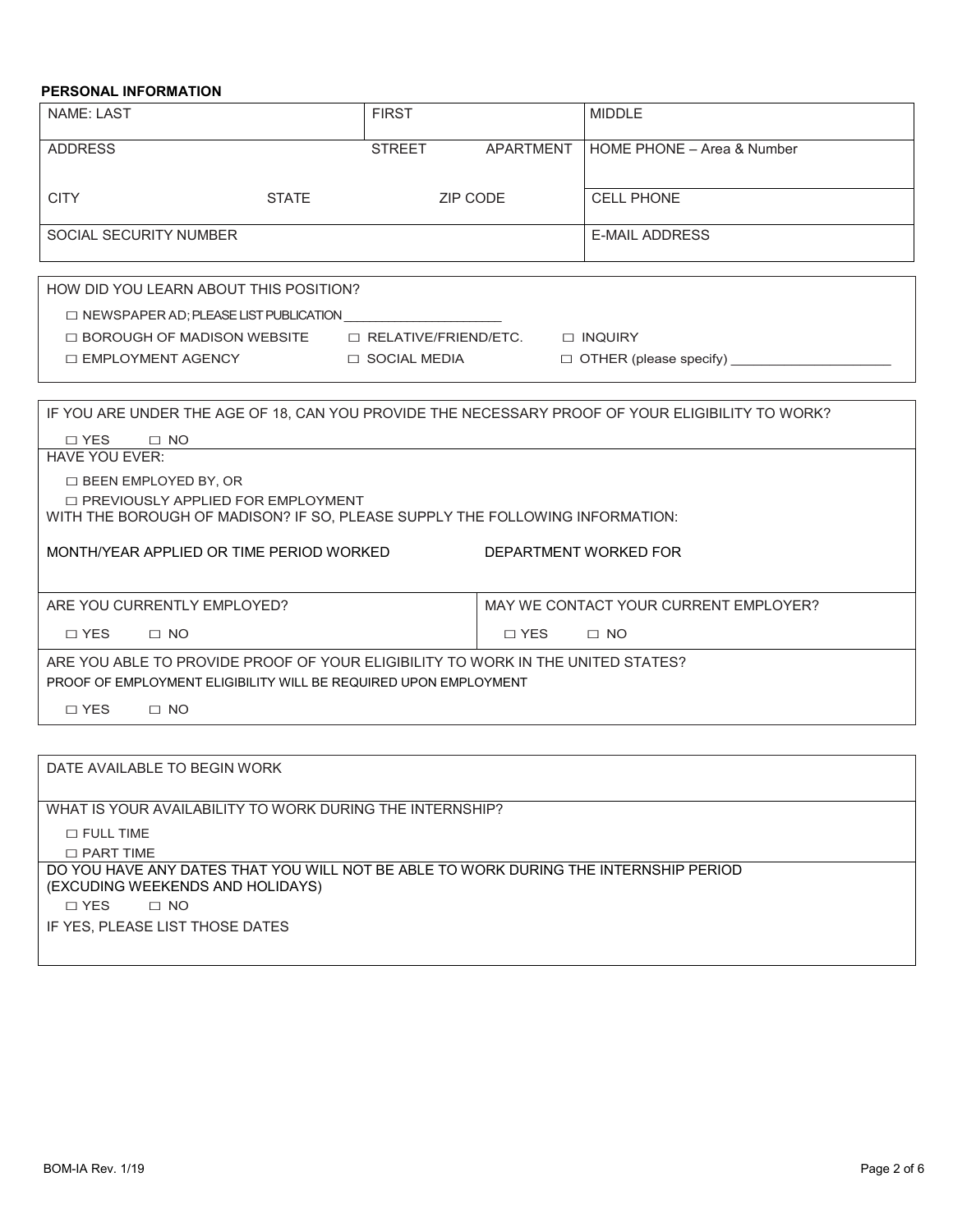## **EDUCATION & TRAINING**

| DID YOU GRADUATE FROM HIGH SCHOOL OR PASS THE GED TEST?<br>$\square$ YES<br>$\Box$ NO<br>ADDITIONAL EDUCATION ENTER REQUESTED INFORMATION IN ALL COLUMNS<br>NAME AND LOCATION OF UNIVERSITIES<br>COLLEGES OR TRADE SCHOOLS ATTENDED                                     | <b>COMPLETION DATES</b> | UNITS COMPLETED<br><b>SEMESTER QUARTER</b> | MAJOR SUBJECT OR COURSE | <b>UNITS</b><br>COMPLETED<br><b>IN MAJOR</b> | TITLE OF DEGREE/<br><b>CERTIFICATE</b><br><b>RECEIVED</b> |
|-------------------------------------------------------------------------------------------------------------------------------------------------------------------------------------------------------------------------------------------------------------------------|-------------------------|--------------------------------------------|-------------------------|----------------------------------------------|-----------------------------------------------------------|
|                                                                                                                                                                                                                                                                         |                         |                                            |                         |                                              |                                                           |
|                                                                                                                                                                                                                                                                         |                         |                                            |                         |                                              |                                                           |
|                                                                                                                                                                                                                                                                         |                         |                                            |                         |                                              |                                                           |
|                                                                                                                                                                                                                                                                         |                         |                                            |                         |                                              |                                                           |
|                                                                                                                                                                                                                                                                         |                         |                                            |                         |                                              |                                                           |
|                                                                                                                                                                                                                                                                         |                         |                                            |                         |                                              |                                                           |
| DESCRIBE ANY SPECIALIZED SKILLS, TRAINING, APPRENTICESHIP(S), AND/OR EXTRACURRICULAR ACTIVITIES THAT YOU<br>HAVE, HAVE PERFORMED OR HAVE BEEN INVOLVED WITH<br>(you may exclude membership that would indicate any characteristic protected from discrimination by law) |                         |                                            |                         |                                              |                                                           |
|                                                                                                                                                                                                                                                                         |                         |                                            |                         |                                              |                                                           |
|                                                                                                                                                                                                                                                                         |                         |                                            |                         |                                              |                                                           |

\_\_\_\_\_\_\_\_\_\_\_\_\_\_\_\_\_\_\_\_\_\_\_\_\_\_\_\_\_\_\_\_\_\_\_\_\_\_\_\_\_\_\_\_\_\_\_\_\_\_\_\_\_\_\_\_\_\_\_\_\_\_\_\_\_\_\_\_\_\_\_\_\_\_\_\_\_\_\_\_\_\_\_\_\_\_\_\_\_\_\_\_\_\_\_\_\_\_\_\_\_\_\_\_\_\_\_\_\_\_\_

\_\_\_\_\_\_\_\_\_\_\_\_\_\_\_\_\_\_\_\_\_\_\_\_\_\_\_\_\_\_\_\_\_\_\_\_\_\_\_\_\_\_\_\_\_\_\_\_\_\_\_\_\_\_\_\_\_\_\_\_\_\_\_\_\_\_\_\_\_\_\_\_\_\_\_\_\_\_\_\_\_\_\_\_\_\_\_\_\_\_\_\_\_\_\_\_\_\_\_\_\_\_\_\_\_\_\_\_\_\_\_

\_\_\_\_\_\_\_\_\_\_\_\_\_\_\_\_\_\_\_\_\_\_\_\_\_\_\_\_\_\_\_\_\_\_\_\_\_\_\_\_\_\_\_\_\_\_\_\_\_\_\_\_\_\_\_\_\_\_\_\_\_\_\_\_\_\_\_\_\_\_\_\_\_\_\_\_\_\_\_\_\_\_\_\_\_\_\_\_\_\_\_\_\_\_\_\_\_\_\_\_\_\_\_\_\_\_\_\_\_\_\_

\_\_\_\_\_\_\_\_\_\_\_\_\_\_\_\_\_\_\_\_\_\_\_\_\_\_\_\_\_\_\_\_\_\_\_\_\_\_\_\_\_\_\_\_\_\_\_\_\_\_\_\_\_\_\_\_\_\_\_\_\_\_\_\_\_\_\_\_\_\_\_\_\_\_\_\_\_\_\_\_\_\_\_\_\_\_\_\_\_\_\_\_\_\_\_\_\_\_\_\_\_\_\_\_\_\_\_\_\_\_\_

\_\_\_\_\_\_\_\_\_\_\_\_\_\_\_\_\_\_\_\_\_\_\_\_\_\_\_\_\_\_\_\_\_\_\_\_\_\_\_\_\_\_\_\_\_\_\_\_\_\_\_\_\_\_\_\_\_\_\_\_\_\_\_\_\_\_\_\_\_\_\_\_\_\_\_\_\_\_\_\_\_\_\_\_\_\_\_\_\_\_\_\_\_\_\_\_\_\_\_\_\_\_\_\_\_\_\_\_\_\_\_

\_\_\_\_\_\_\_\_\_\_\_\_\_\_\_\_\_\_\_\_\_\_\_\_\_\_\_\_\_\_\_\_\_\_\_\_\_\_\_\_\_\_\_\_\_\_\_\_\_\_\_\_\_\_\_\_\_\_\_\_\_\_\_\_\_\_\_\_\_\_\_\_\_\_\_\_\_\_\_\_\_\_\_\_\_\_\_\_\_\_\_\_\_\_\_\_\_\_\_\_\_\_\_\_\_\_\_\_\_\_\_

\_\_\_\_\_\_\_\_\_\_\_\_\_\_\_\_\_\_\_\_\_\_\_\_\_\_\_\_\_\_\_\_\_\_\_\_\_\_\_\_\_\_\_\_\_\_\_\_\_\_\_\_\_\_\_\_\_\_\_\_\_\_\_\_\_\_\_\_\_\_\_\_\_\_\_\_\_\_\_\_\_\_\_\_\_\_\_\_\_\_\_\_\_\_\_\_\_\_\_\_\_\_\_\_\_\_\_\_\_\_\_

LIST ANY PROFESSIONAL, TRADE, BUSINESSES OR CIVIC ACTIVITIES AND OFFICES YOU HELD *(you may exclude membership that would indicate any characteristic protected from discrimination by law)*

#### ADDITIONAL INFORMATION

*Please provide any additional job-related skills, specialized skills, qualifications, experience and/or information you would like to provide that may be helpful to us in considering your application* \_\_\_\_\_\_\_\_\_\_\_\_\_\_\_\_\_\_\_\_\_\_\_\_\_\_\_\_\_\_\_\_\_\_\_\_\_\_\_\_\_\_\_\_\_\_\_\_\_\_\_\_\_\_\_\_\_\_\_\_\_\_\_\_\_\_\_\_\_\_\_\_\_\_\_\_\_\_\_\_\_\_\_\_\_\_\_\_\_\_\_\_\_\_\_\_\_\_\_\_\_\_\_\_\_\_\_\_\_\_\_

\_\_\_\_\_\_\_\_\_\_\_\_\_\_\_\_\_\_\_\_\_\_\_\_\_\_\_\_\_\_\_\_\_\_\_\_\_\_\_\_\_\_\_\_\_\_\_\_\_\_\_\_\_\_\_\_\_\_\_\_\_\_\_\_\_\_\_\_\_\_\_\_\_\_\_\_\_\_\_\_\_\_\_\_\_\_\_\_\_\_\_\_\_\_\_\_\_\_\_\_\_\_\_\_\_\_\_\_\_\_\_

\_\_\_\_\_\_\_\_\_\_\_\_\_\_\_\_\_\_\_\_\_\_\_\_\_\_\_\_\_\_\_\_\_\_\_\_\_\_\_\_\_\_\_\_\_\_\_\_\_\_\_\_\_\_\_\_\_\_\_\_\_\_\_\_\_\_\_\_\_\_\_\_\_\_\_\_\_\_\_\_\_\_\_\_\_\_\_\_\_\_\_\_\_\_\_\_\_\_\_\_\_\_\_\_\_\_\_\_\_\_\_

\_\_\_\_\_\_\_\_\_\_\_\_\_\_\_\_\_\_\_\_\_\_\_\_\_\_\_\_\_\_\_\_\_\_\_\_\_\_\_\_\_\_\_\_\_\_\_\_\_\_\_\_\_\_\_\_\_\_\_\_\_\_\_\_\_\_\_\_\_\_\_\_\_\_\_\_\_\_\_\_\_\_\_\_\_\_\_\_\_\_\_\_\_\_\_\_\_\_\_\_\_\_\_\_\_\_\_\_\_\_\_

\_\_\_\_\_\_\_\_\_\_\_\_\_\_\_\_\_\_\_\_\_\_\_\_\_\_\_\_\_\_\_\_\_\_\_\_\_\_\_\_\_\_\_\_\_\_\_\_\_\_\_\_\_\_\_\_\_\_\_\_\_\_\_\_\_\_\_\_\_\_\_\_\_\_\_\_\_\_\_\_\_\_\_\_\_\_\_\_\_\_\_\_\_\_\_\_\_\_\_\_\_\_\_\_\_\_\_\_\_\_\_

\_\_\_\_\_\_\_\_\_\_\_\_\_\_\_\_\_\_\_\_\_\_\_\_\_\_\_\_\_\_\_\_\_\_\_\_\_\_\_\_\_\_\_\_\_\_\_\_\_\_\_\_\_\_\_\_\_\_\_\_\_\_\_\_\_\_\_\_\_\_\_\_\_\_\_\_\_\_\_\_\_\_\_\_\_\_\_\_\_\_\_\_\_\_\_\_\_\_\_\_\_\_\_\_\_\_\_\_\_\_\_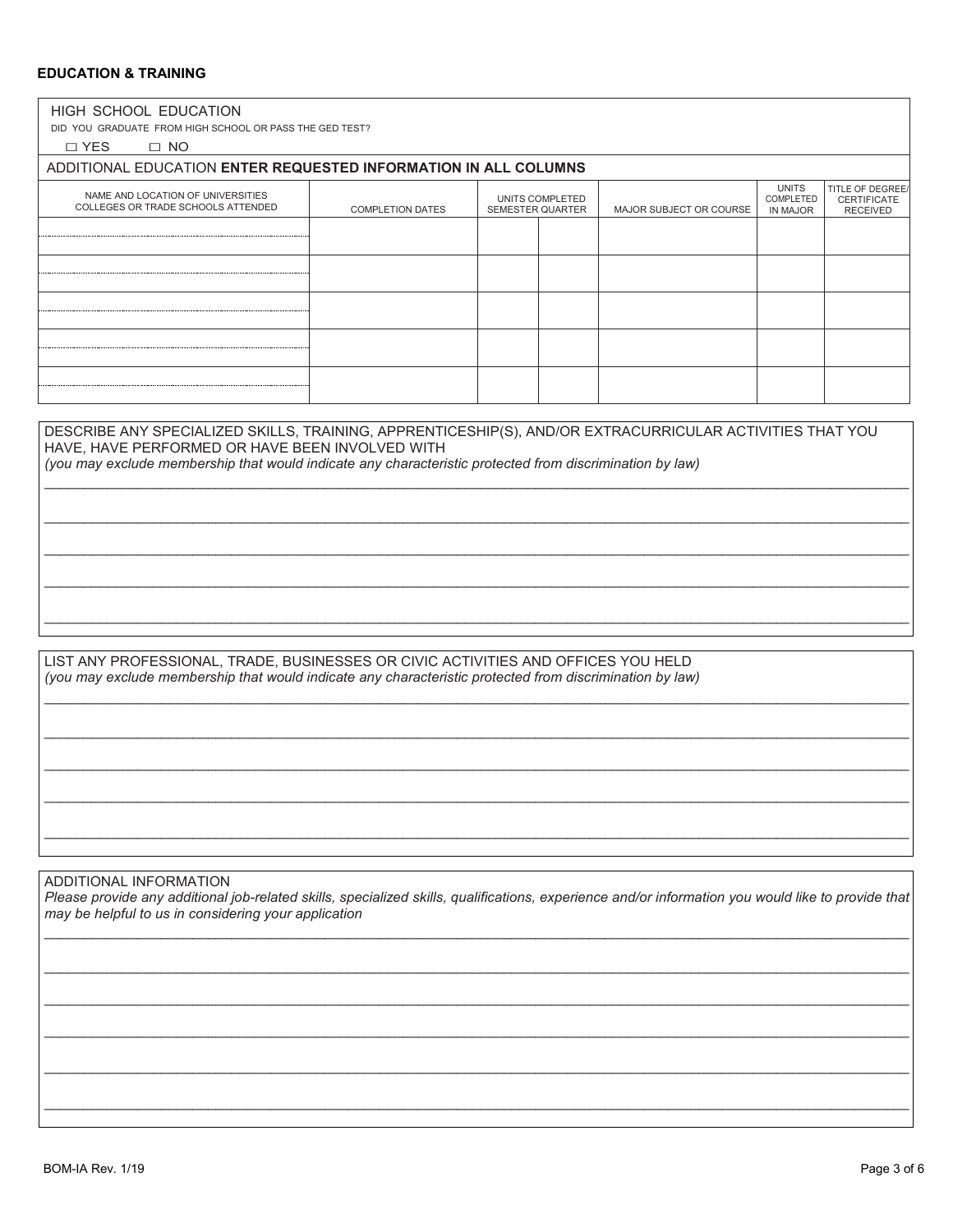| PLEASE RATE THE TOP FIVE (5) DEPARTMENTS YOU WOULD BE INTERESTED TO INTERN IN WITH                                                                                                                                                                                                                                                                                                                                                                         |                            |                                         |                         |  |
|------------------------------------------------------------------------------------------------------------------------------------------------------------------------------------------------------------------------------------------------------------------------------------------------------------------------------------------------------------------------------------------------------------------------------------------------------------|----------------------------|-----------------------------------------|-------------------------|--|
| ONE (1) BEING YOUR TOP CHOICE                                                                                                                                                                                                                                                                                                                                                                                                                              |                            |                                         |                         |  |
| $\Box$ BOROUGH ADMINISTRATION                                                                                                                                                                                                                                                                                                                                                                                                                              | $\Box$ COMMUNICATION       |                                         | $\Box$ CLERK'S OFFICE   |  |
| $\Box$ BUILDING CONSTRUCTION                                                                                                                                                                                                                                                                                                                                                                                                                               | $\Box$ ELECTRIC DEPARTMENT |                                         | $\Box$ ENGINEERING      |  |
| $\Box$ FINANCE DEPARTMENT                                                                                                                                                                                                                                                                                                                                                                                                                                  | $\Box$ FIRE DEPARTMENT     |                                         | □ HEALTH DEPARTMENT     |  |
| □ JOINT MUNICIPAL COURT                                                                                                                                                                                                                                                                                                                                                                                                                                    |                            | $\Box$ MAIN STREET BUSINESS DEVELOPMENT |                         |  |
| $\Box$ POLICE DEPARTMENT                                                                                                                                                                                                                                                                                                                                                                                                                                   |                            | $\Box$ PUBLIC WORKS DEPARTMENT          |                         |  |
| $\Box$ RECREATION DEPARTMENT                                                                                                                                                                                                                                                                                                                                                                                                                               | $\Box$ SENIOR SERVICES     |                                         | □ TECHNOLOGY            |  |
| DO NOT ANSWER THIS QUESTION UNLESS YOU HAVE BEEN INFORMED ABOUT THE REQUIREMENTS OF THE JOB FOR WHICH<br>YOU ARE APPLYING FOR OR HAVE RECEIVED A COPY OF THE JOB DESCRIPTION.<br>With or without reasonable accommodation, are you able to perform the essential functions of the job for which you are applying? A review<br>of the essential functions of the job for which you are applying has been given or advised.                                  |                            |                                         |                         |  |
| $\Box$ YES<br>$\Box$ NO                                                                                                                                                                                                                                                                                                                                                                                                                                    |                            |                                         |                         |  |
| <b>BUSINESS REFERENCES</b><br>References requested must be business/work references;<br>Please do NOT provide relatives, friends and those mentioned elsewhere in this application;<br>$\bullet$<br>Please provide three:<br>These references will be contacted after an interview, if you are being seriously considered for employment;<br>$\bullet$<br>If for some reason you do not have three business/work references, please indicate as such below |                            |                                         |                         |  |
| <b>NAME</b>                                                                                                                                                                                                                                                                                                                                                                                                                                                |                            |                                         |                         |  |
|                                                                                                                                                                                                                                                                                                                                                                                                                                                            |                            |                                         |                         |  |
| <b>ADDRESS</b>                                                                                                                                                                                                                                                                                                                                                                                                                                             | <b>STREET</b>              | <b>APARTMENT</b>                        | <b>TELEPHONE NUMBER</b> |  |
| <b>CITY</b><br><b>STATE</b>                                                                                                                                                                                                                                                                                                                                                                                                                                |                            | <b>ZIP CODE</b>                         | <b>RELATIONSHIP</b>     |  |
|                                                                                                                                                                                                                                                                                                                                                                                                                                                            |                            |                                         |                         |  |
| <b>NAME</b>                                                                                                                                                                                                                                                                                                                                                                                                                                                |                            |                                         |                         |  |
| <b>ADDRESS</b>                                                                                                                                                                                                                                                                                                                                                                                                                                             | <b>STREET</b>              | <b>APARTMENT</b>                        | <b>TELEPHONE NUMBER</b> |  |
| <b>CITY</b><br><b>STATE</b>                                                                                                                                                                                                                                                                                                                                                                                                                                |                            | <b>ZIP CODE</b>                         | <b>RELATIONSHIP</b>     |  |
|                                                                                                                                                                                                                                                                                                                                                                                                                                                            |                            |                                         |                         |  |
| <b>NAME</b>                                                                                                                                                                                                                                                                                                                                                                                                                                                |                            |                                         |                         |  |
| <b>ADDRESS</b>                                                                                                                                                                                                                                                                                                                                                                                                                                             | <b>STREET</b>              | <b>APARTMENT</b>                        | <b>TELEPHONE NUMBER</b> |  |
| <b>CITY</b><br><b>STATE</b>                                                                                                                                                                                                                                                                                                                                                                                                                                |                            | <b>ZIP CODE</b>                         | <b>RELATIONSHIP</b>     |  |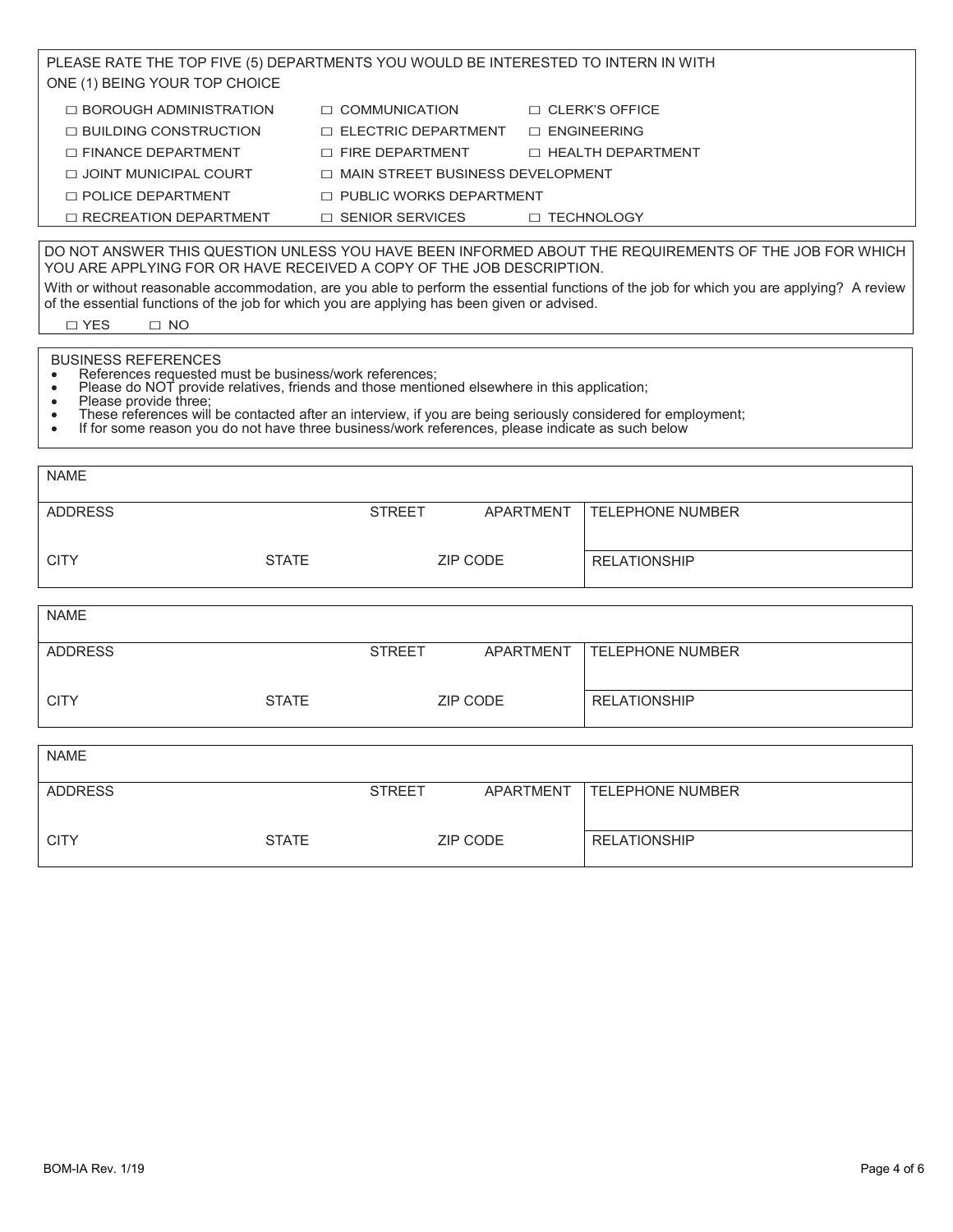#### **EMPLOYMENT HISTORY**

Please list all employment, including military service and self-employment. Start with your current or most recent employer. If the HR Department for an employer is located at another site, please also provide that complete location address and telephone number. If the company has closed the location where you worked or if the company has been sold to another company, please provide a location where this employment can be verified. Attach additional pages if needed.

| <b>MONTH AND YEAR:</b><br>NAME OF CURRENT OR LAST EMPLOYER | <b>ADDRESS</b>                                               |
|------------------------------------------------------------|--------------------------------------------------------------|
| <b>FROM</b>                                                |                                                              |
| <b>JOB TITLE</b><br>TO                                     | CITY, STATE AND ZIP CODE                                     |
| <b>DUTIES PERFORMED</b>                                    | PHONE NUMBER                                                 |
|                                                            |                                                              |
|                                                            | SUPERVISOR NAME & TITLE                                      |
|                                                            | <b>REASON FOR LEAVING</b>                                    |
| PAID POSITION $\Box$ YES<br>$\square$ NO                   | CAN WE CONTACT $\Box$ YES<br>$\Box$ NO                       |
| <b>MONTH AND YEAR:</b><br>NAME OF CURRENT OR LAST EMPLOYER | <b>ADDRESS</b>                                               |
|                                                            |                                                              |
| <b>FROM</b>                                                |                                                              |
| <b>JOB TITLE</b><br>TO<br><b>DUTIES PERFORMED</b>          | CITY, STATE AND ZIP CODE                                     |
|                                                            | PHONE NUMBER                                                 |
|                                                            | <b>SUPERVISOR NAME &amp; TITLE</b>                           |
|                                                            |                                                              |
|                                                            | <b>REASON FOR LEAVING</b>                                    |
| PAID POSITION $\Box$ YES<br>$\Box$ NO                      | CAN WE CONTACT $\Box$ YES<br>$\Box$ NO                       |
| <b>MONTH AND YEAR:</b><br>NAME OF CURRENT OR LAST EMPLOYER | <b>ADDRESS</b>                                               |
| <b>FROM</b>                                                |                                                              |
| <b>JOB TITLE</b><br>TO                                     | CITY, STATE AND ZIP CODE                                     |
| <b>DUTIES PERFORMED</b>                                    |                                                              |
|                                                            | PHONE NUMBER                                                 |
|                                                            | SUPERVISOR NAME & TITLE                                      |
|                                                            |                                                              |
| PAID POSITION $\Box$ YES<br>$\Box$ NO                      | REASON FOR LEAVING<br>CAN WE CONTACT $\Box$ YES<br>$\Box$ NO |
|                                                            |                                                              |
| <b>MONTH AND YEAR:</b><br>NAME OF CURRENT OR LAST EMPLOYER | <b>ADDRESS</b>                                               |
| <b>FROM</b>                                                |                                                              |
| <b>JOB TITLE</b><br>TO                                     | CITY, STATE AND ZIP CODE                                     |
| <b>DUTIES PERFORMED</b>                                    |                                                              |
|                                                            | PHONE NUMBER                                                 |
|                                                            | SUPERVISOR NAME & TITLE                                      |
|                                                            | <b>REASON FOR LEAVING</b>                                    |
| PAID POSITION $\Box$ YES<br>$\Box$ NO                      | CAN WE CONTACT $\Box$ YES<br>$\Box$ NO                       |
|                                                            |                                                              |
| <b>MONTH AND YEAR:</b><br>NAME OF CURRENT OR LAST EMPLOYER | <b>ADDRESS</b>                                               |
| <b>FROM</b>                                                |                                                              |
| <b>JOB TITLE</b><br>TO                                     | CITY, STATE AND ZIP CODE                                     |
| <b>DUTIES PERFORMED</b>                                    | PHONE NUMBER                                                 |
|                                                            |                                                              |
|                                                            | SUPERVISOR NAME & TITLE                                      |
|                                                            | <b>REASON FOR LEAVING</b>                                    |
| PAID POSITION $\Box$ YES<br>$\Box$ NO                      | CAN WE CONTACT $\Box$ YES<br>$\Box$ NO                       |